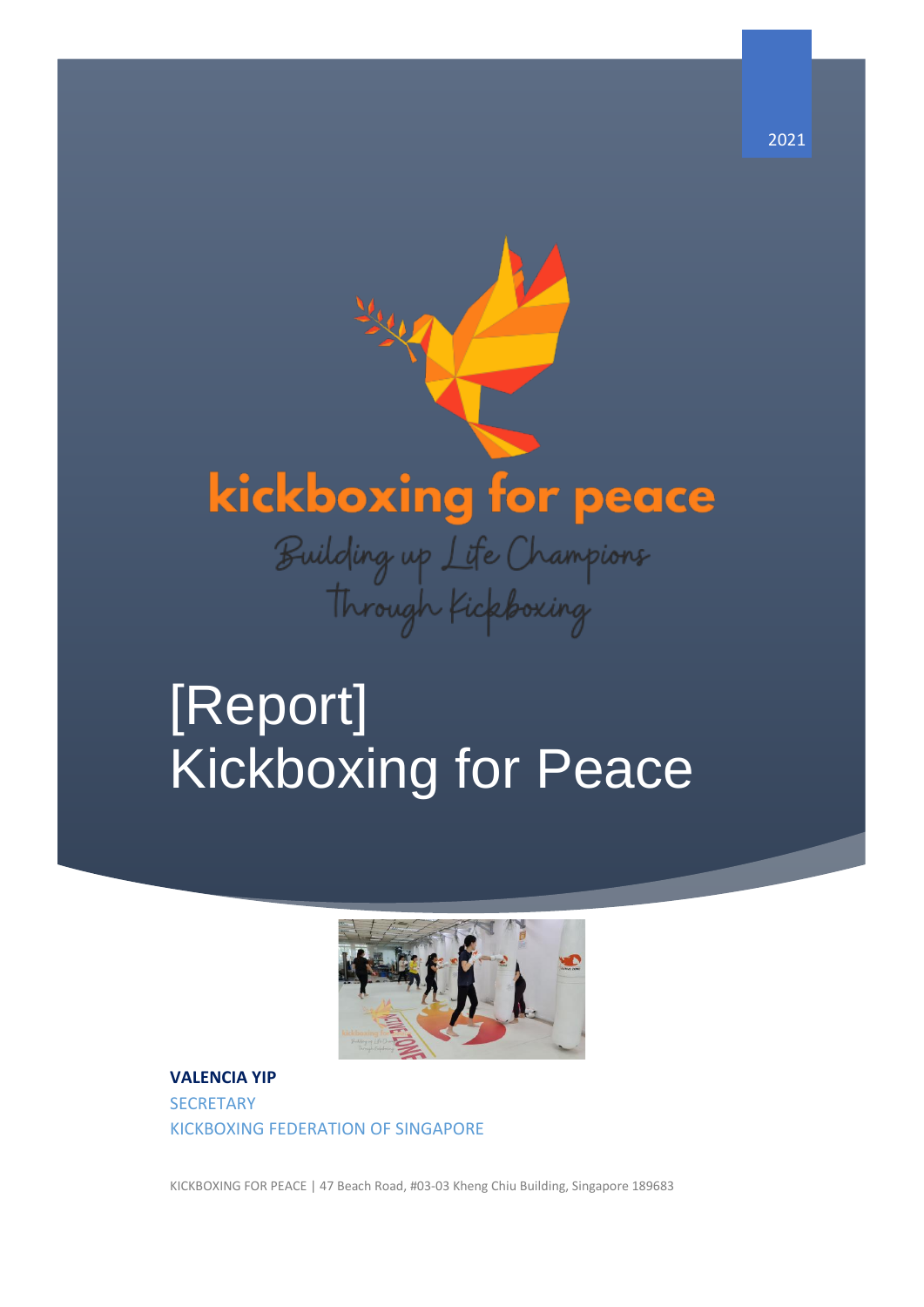

### **CONTENT PAGE**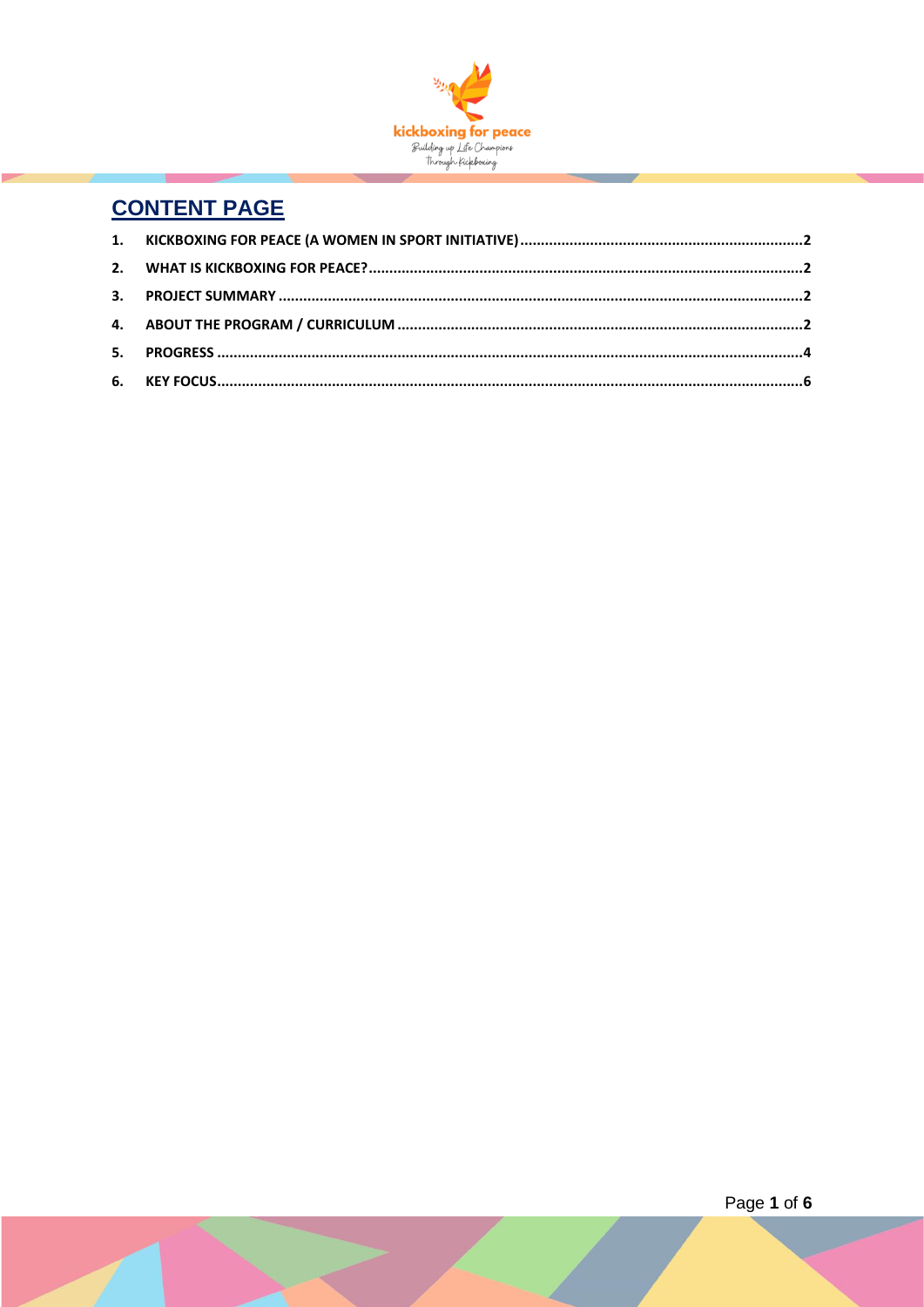

#### <span id="page-2-0"></span>**1. Kickboxing for Peace (A Women in Sport Initiative)**

Dates: 2 October – 4 December 2021

Duration: **10 weeks**

#### <span id="page-2-1"></span>**2. What is Kickboxing for Peace?**

- 2.1. Kickboxing for Peace is a social project which aims to build up young Life Champions by offering Kickboxing to the socially vulnerable kids and youth in our society. The goal is to equip then with the necessary soft skills to become champions in life.
- 2.2. Granting them access to sport, they can build healthy self-esteem, build character and develop lifelong soft skills.

#### <span id="page-2-2"></span>**3. Project Summary**

- 3.1. For this pilot social initiative, we will be focusing on a series of 10 sessions for females only, aged between 15 – 30 years of age.
- 3.2. After conducting a simple survey, we identified that this age group usually have no support, especially when they transit from completing studies into the working world.

#### <span id="page-2-3"></span>**4. About the Program / Curriculum**

- 4.1. Each session is 1.5 hours long, split into 2 parts:
	- (i) 1-hour of Kickboxing Fitness session
	- (ii) 30 minutes of Facilitation and Resilience Training
- 4.2. The first hour of the session would be a Kickboxing class that will be led by the team from Kickboxing Federation of Singapore mainly;
	- (i) President **Mr. Jason Lim**;
	- (ii) Vice-President **Mr. Joel Lye**;
	- (iii) Secretary **Miss Valencia Yip**; and
	- **(iv)** Board Member **Miss Jen Koh**

Page **2** of **6**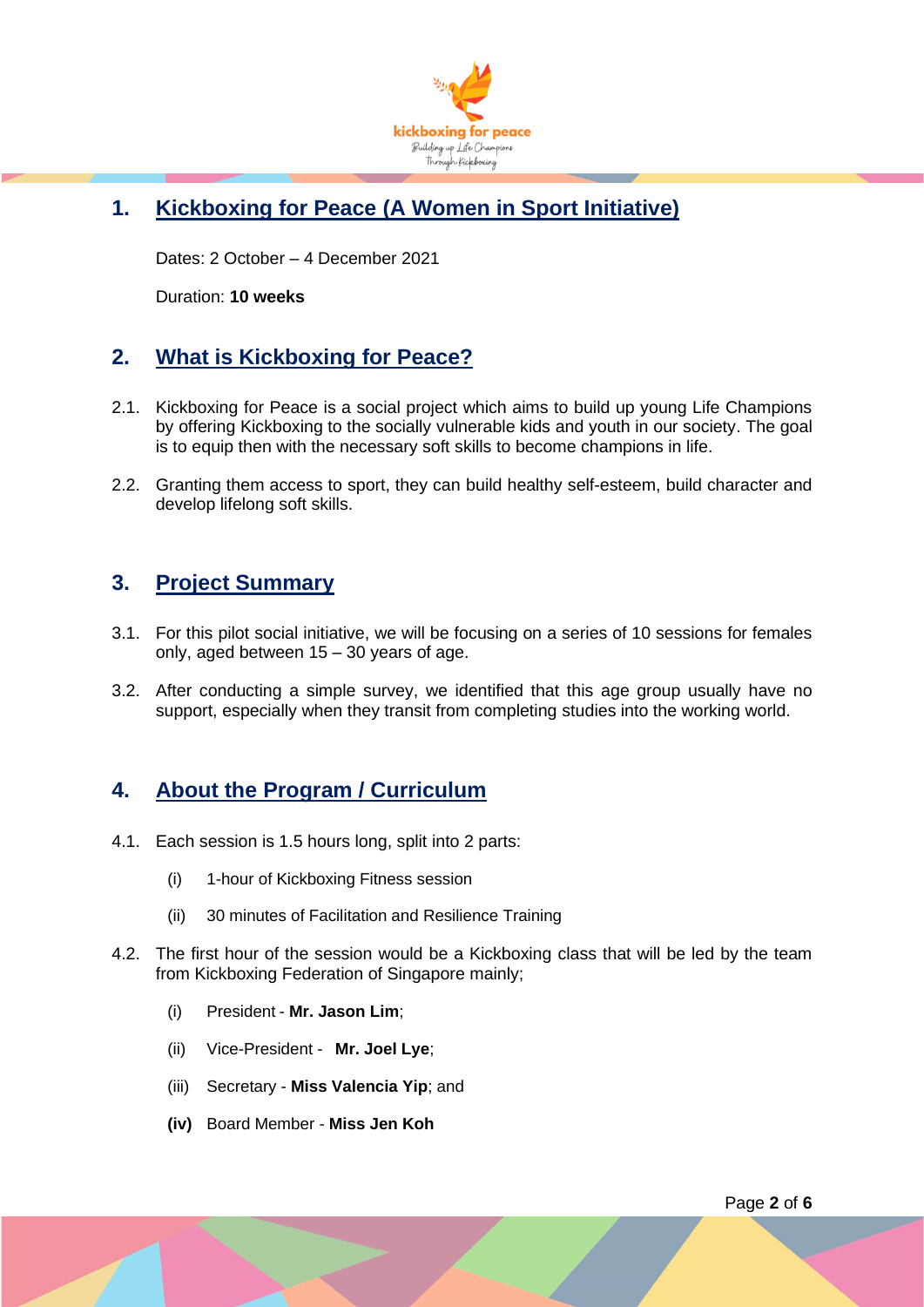

- 4.3. We are very humbled to have onboard a team of volunteers who are well experienced in resilience and character-building teaching. This is done after the kickboxing session, a 30 mins reflection time with the facilitators.
- 4.4. The facilitators are 8 volunteers from the **Youth Mental Well Being (YMBH)<sup>1</sup>** initiative. The YMBH is part of **REACH Community Services Society<sup>2</sup>** , a Singapore government agency which focuses on engaging and connecting with the entire Singapore population.



4.5. The key lead is an experienced learning strategist at the polytechnic – Dr. Delina Swee. Together with 2 other trained counsellors, they supported the other volunteers in facilitation sharing.



<sup>1</sup> About Youth Mental Well Being (YMBH):<https://www.reach.gov.sg/Participate/youth-mental-well-being-network-help>

<sup>&</sup>lt;sup>2</sup> About REACH[: https://www.reach.gov.sg/about-us/about-reach](https://www.reach.gov.sg/about-us/about-reach)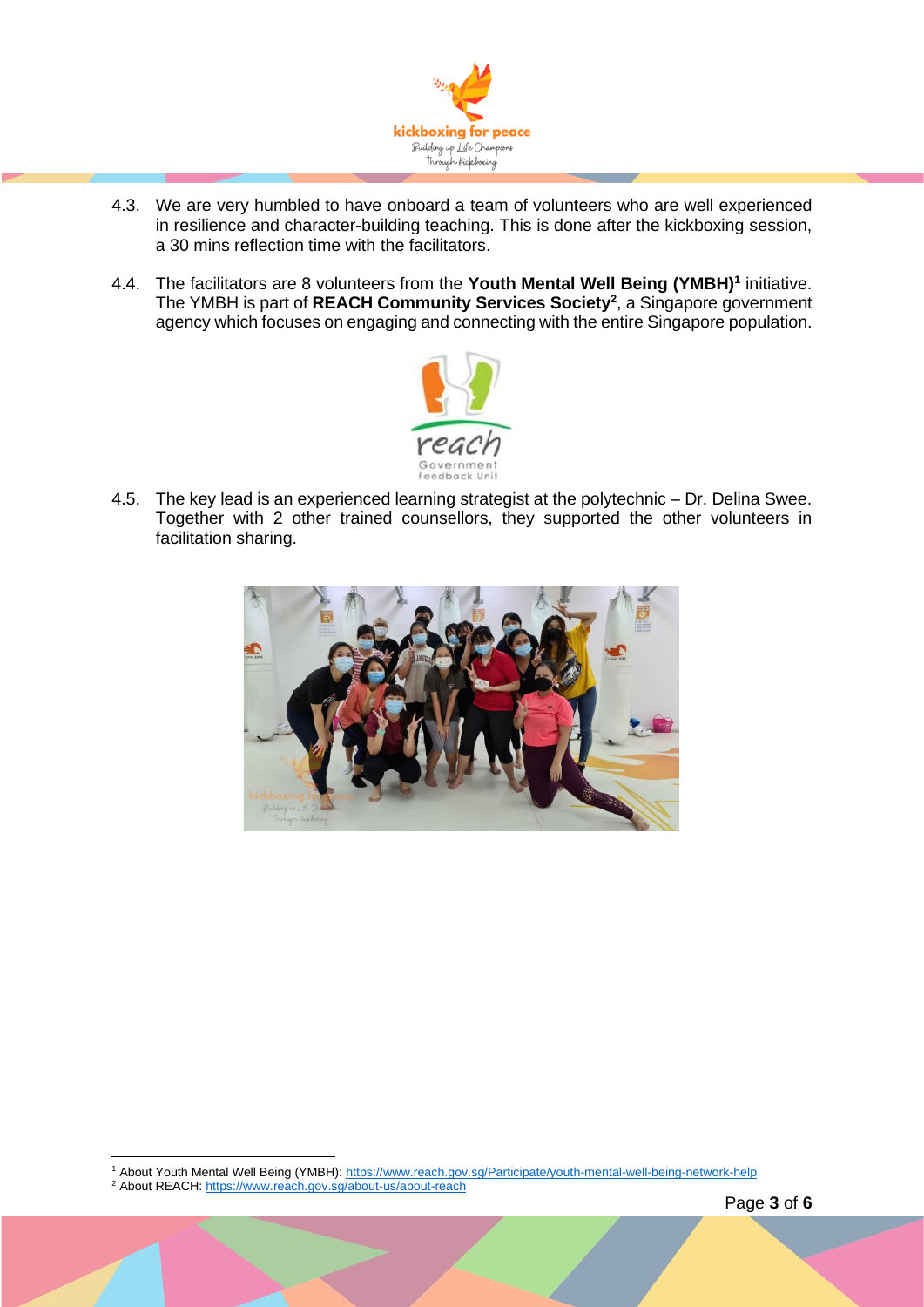

#### <span id="page-4-0"></span>**5. Progress**

5.1. We are now in the second leg of the programme and it has been amazing to see the growth of the 8 participants that we currently have on-board.



- 5.2. All participants started with zero experience on Kickboxing and it was amazing to see their growth in terms of kickboxing techniques and also their fitness stamina. After 5 weeks in, the participants feedbacked that they always looked forward to each Saturday for their Kickboxing sessions.
- 5.3. They were very excited and happy that they had learnt a new sport as well as had better health and fitness levels too.
- 5.4. After each week's Kickboxing session the participants go through 30 minutes of reflection and understanding how they can connect their thoughts to their emotions with their facilitators.

Page **4** of **6**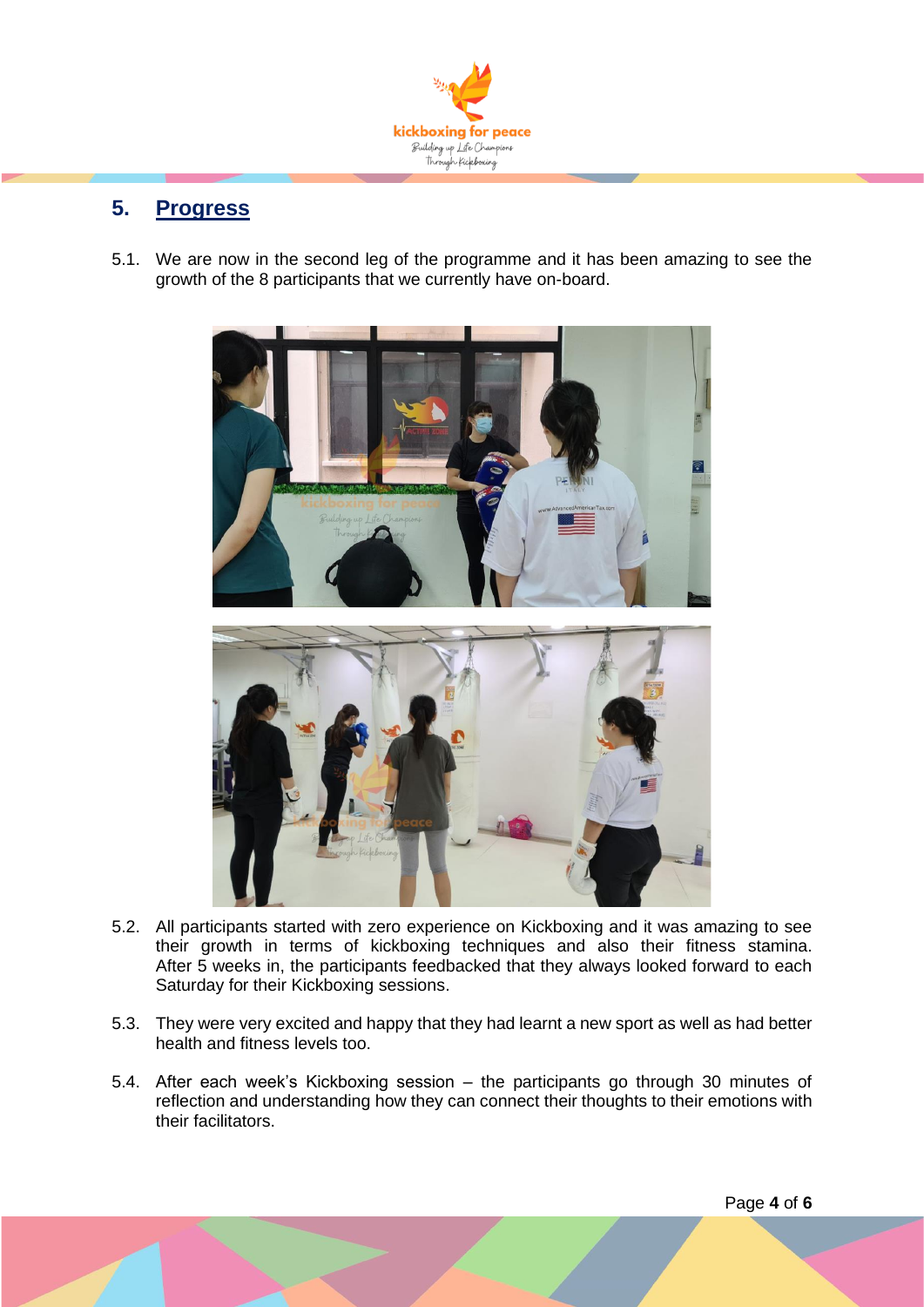

- 5.5. They share about their experience how they felt during the exercise session and how it relates back into their own life experiences.
- 5.6. They learned that it is important to listen to our feelings and to share our feelings with others. This also helps us build stronger relationships with people that we care about when we share our thoughts and feelings with them.